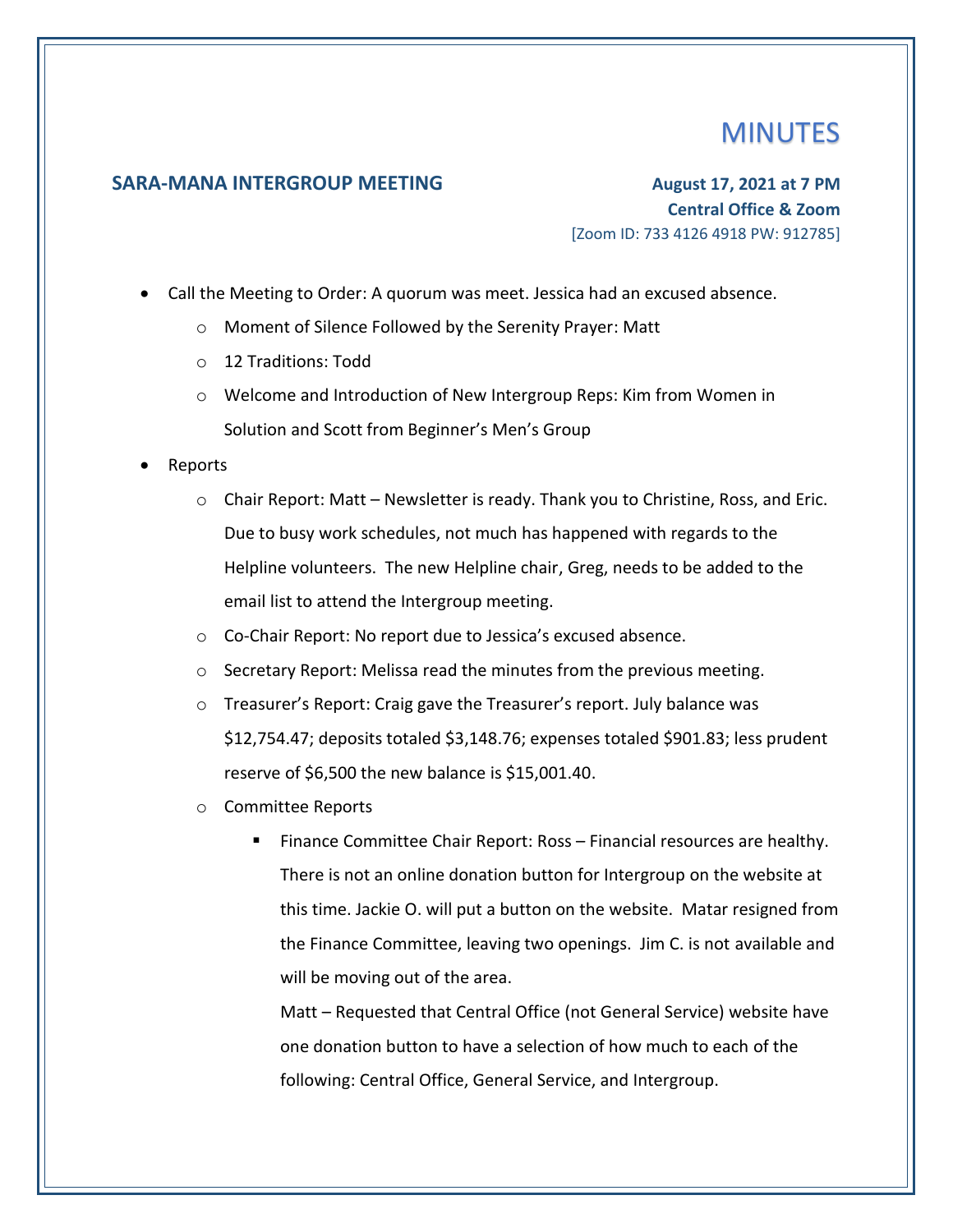- District Intergroup Liaison: No report
- Helpline: Greg was not present, Matt presented. Greg and Matt are working on training and have spoken with Janice about H&I info to share with callers.
- Where & When: Samantha There is a new pink edition of the Where & When. Website is up-to-date.
- **E** Newsletter: Christine Newsletter is printed and being put online. The committee needs help with electronic distribution. Ross – Complimented Christine on the newsletter. Christine said she didn't do it alone and thanked those involved. Matt – Evan can upload the newsletter onto the Central Office website. Alan – Chris M. can post on the General Services website.
- $\circ$  Central Office Report: Matt Emergency meeting was held to discuss contribution changes and how it is reported.
- o General Service District 4 Report: Alan District 4 Central Office business meeting workshop is schedule for Thursday, August 19<sup>th</sup>. Workshop at 9 AM and business meeting at 10 AM.

Assembly is scheduled for October  $8<sup>th</sup>-10<sup>th</sup>$  in Tampa, which may be changed to virtual from live. All are welcomed to attend.

A notice was sent to all GSRs and DCMs to change how contributions are made. A separate check must be made to each entity. Gary asked if cash could be split if cash was brought to the Central Office. Alan said cash could be given with a note indicating how much to each entity. Matt – Explained that we were not a 501C3 and legally, the change was needed after 30 years. Contributions need to be made in three checks or in cash with instructions about how much for which entity. Gary asked if we fund the travel of delegates from other areas. Alan – No, we do not.

- o Current Practices: No Report
- Old Business: No old business